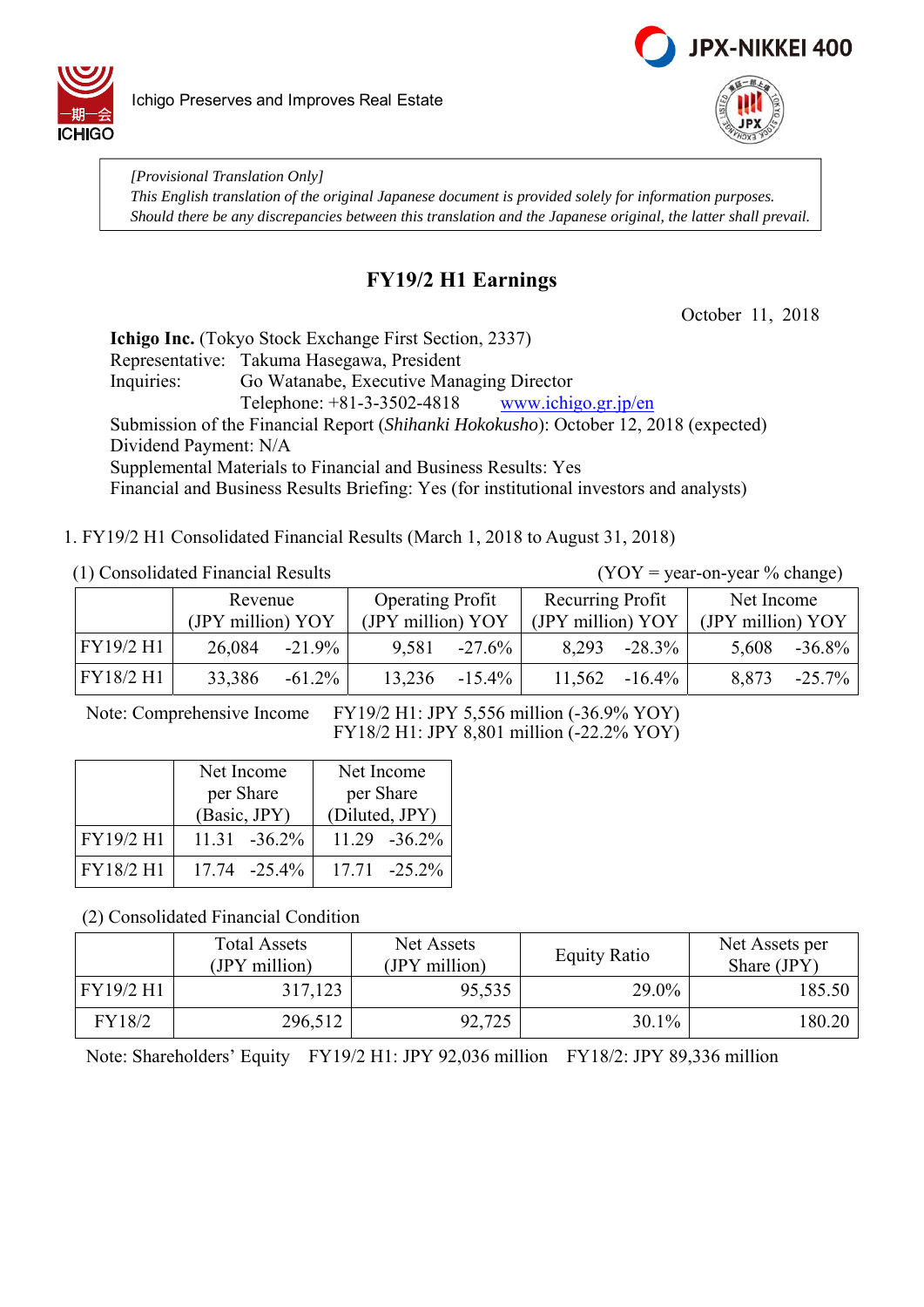### (3) Consolidated Cash Flows

|           | Cash Flows from<br>Operations | Cash Flows from<br>Investments | Cash Flows from<br>Financing | Cash and Cash<br>Equivalents |
|-----------|-------------------------------|--------------------------------|------------------------------|------------------------------|
|           | (JPY million)                 | (JPY million)                  | (JPY million)                | (JPY million)                |
| FY19/2 H1 | $-10,334$                     | $-3,600$                       | 15,876                       | 40,487                       |
| FY18/2 H1 | 11,657                        | $-556$                         | $-2,544$                     | 49,141                       |

Note: Cash Flows from Operations excluding impact of growth in Real Estate for Sale FY19/2 H1: JPY 10,412 million FY18/2 H1: JPY15,980 million

### 2. Dividends

|                      |       | Dividend per Share (JPY)                        |       |        |       | Total                     |                                | Dividend on                           |
|----------------------|-------|-------------------------------------------------|-------|--------|-------|---------------------------|--------------------------------|---------------------------------------|
|                      | First | Second<br>Quarter   Quarter   Quarter   Quarter | Third | Fourth | Total | Dividend<br>(JPY million) | Payout Ratio<br>(Consolidated) | <b>Equity Ratio</b><br>(Consolidated) |
| FY18/2               |       |                                                 |       |        |       | 2,974                     | 21.3%                          | 3.5%                                  |
| FY19/2<br>(Forecast) |       | —                                               | -     |        |       |                           | 23.3%                          |                                       |

Revisions to the previously announced forecast: None

3. FY19/2 Full-Year Consolidated Earnings Forecast (March 1, 2018 to February 28, 2019)

 $(YOY = year-on-year % change)$ 

|        | <b>Operating Profit</b><br>(JPY million) YOY |           | Recurring Profit<br>(JPY million) YOY |           | Net Income<br>(JPY million) YOY |          | Net Income per<br>Share (JPY) |          |
|--------|----------------------------------------------|-----------|---------------------------------------|-----------|---------------------------------|----------|-------------------------------|----------|
| FY19/2 | 25,000                                       | $+19.9\%$ | 22,000                                | $+14.7\%$ | 15,000                          | $+7.0\%$ | 30.10                         | $+7.0\%$ |

Revisions to the previously announced forecast: None

- Note: Ichigo provides a full-year earnings forecast, but not a half-year forecast, because Ichigo believes the longer full-year forecast is more consistent with global best practice and the focus of Japan's Corporate Governance Code on growing long-term sustainable corporate value. In addition, Ichigo is focused on growing earnings (not revenue), with a particular focus on growing long-term EPS, so from this year Ichigo is not issuing a Revenue forecast.
- 4. Other

| (1) Changes in significant consolidated subsidiaries<br>(material changes in scope of consolidation):                                                                                                                         | <b>Yes</b>               |
|-------------------------------------------------------------------------------------------------------------------------------------------------------------------------------------------------------------------------------|--------------------------|
| New subsidiaries $(1)$ :                                                                                                                                                                                                      | Hakata GK Tokumei Kumiai |
| Subsidiaries removed from consolidation:                                                                                                                                                                                      | None                     |
| (2) Special accounting treatments applied to                                                                                                                                                                                  |                          |
| consolidated financial statements:                                                                                                                                                                                            | <b>Yes</b>               |
| $(2)$ $(3)$ $(1)$ $(2)$ $(3)$ $(4)$ $(5)$ $(1)$ $(1)$ $(1)$ $(1)$ $(1)$ $(1)$ $(1)$ $(1)$ $(1)$ $(1)$ $(1)$ $(1)$ $(1)$ $(1)$ $(1)$ $(1)$ $(1)$ $(1)$ $(1)$ $(1)$ $(1)$ $(1)$ $(1)$ $(1)$ $(1)$ $(1)$ $(1)$ $(1)$ $(1)$ $(1)$ |                          |

(3) Changes in accounting standards/principles, changes in accounting estimates, and revisions to previous financial statements

| (i) Changes in accounting standards/principles:             | None |
|-------------------------------------------------------------|------|
| (ii) Changes in accounting principles other than the above: | None |
| (iii) Changes in accounting estimates:                      | None |
| (iv) Revisions of previous financial statements:            | None |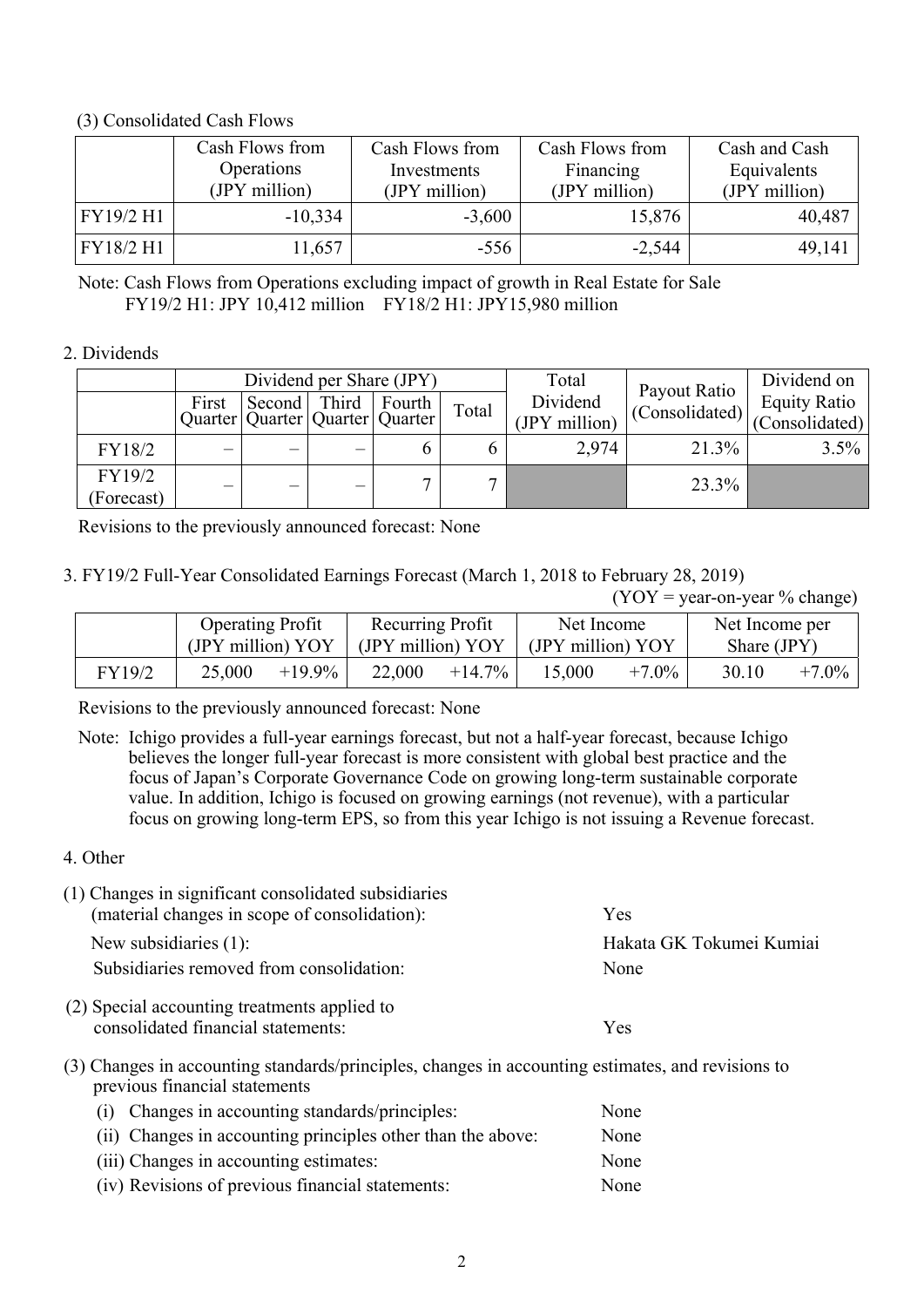### (4) Number of outstanding common shares

(i) Number of outstanding shares including treasury shares

| FY19/2 H1:                     | 504,832,800                                |
|--------------------------------|--------------------------------------------|
| FY18/2:                        | 504,484,200                                |
| (ii) Number of treasury shares |                                            |
| FY19/2 H1:                     | 8,686,500                                  |
| FY18/2:                        | 8,706,500                                  |
|                                | (iii) Average number of outstanding shares |
| FY19/2 H1:                     | 495,940,255                                |
| FY18/2 H1:                     | 500,323,426                                |

### Note on Appropriate Use of Forecasts

Forward-looking statements contained in these materials are based on judgments regarding information that was available to Ichigo as of the announcement date. However, these statements involve risk and uncertainties, and actual earnings may differ significantly from the indicated forecasts.

#### Segment Information

Asset Management generates fee income via the management of Ichigo Office (8975), Ichigo Hotel (3463), Ichigo Green (9282), and providing real estate services related to real estate acquisition, operations, and disposition.

Value-Add preserves and improves real estate. Ichigo receives rental income during the period it carries out its value-add, along with earning profits on sale that reflect the real estate's higher value after the value-add is complete.

Clean Energy is utility-scale solar power production that supplies clean energy and brings productive use to idle land.

Note: From FY19/2, the Other segment has been eliminated and its remaining items allocated to other segments and adjustments, because Ichigo finished selling off the legacy overseas private equity assets which had been the material constituents of Other in FY18/2. To facilitate comparison to FY19/2, the FY18/2 data on pp. 15  $&$  17 has thus been restated with the Other segment eliminated.

### Change in Accounting Treatment of Non-Recourse Loan Expenses from Cost of Goods Sold to Non-Operating Expenses

From FY19/2, non-recourse loan interest expenses (and related costs) are accounted as Non-Operating Expenses. Previously, in view of the non-recourse nature of the debt they had been included in Cost of Goods Sold, but treating them equivalently to corporate loan interest expenses (which are accounted as Non-Operating Expenses) will unify and simplify the accounting treatment.

To facilitate comparison to FY19/2, the FY18/2 data on pp. 1 & 6-13 has thus been restated under this accounting treatment. Cost of Goods Sold thus decreases by JPY 586 million and Gross Profit and Operating Profit each increase by JPY 586 million. Within Non-Operating Expenses, Interest Expense, Debt-Financing Related Fees, and Mark-to-Market Loss on Long-Term Interest Rate Hedges increase by JPY 514 million, JPY 39 million, and JPY 31 million, respectively. Within Cash Flows from Operations, Interest Expense, Decrease (Increase) in Prepaid Expenses, Increase (Decrease) in Accrued Expenses, Other, and Interest Expense Paid increase by JPY 514 million, JPY 104 million, JPY 210 million, JPY 39 million, and JPY 661 million, respectively.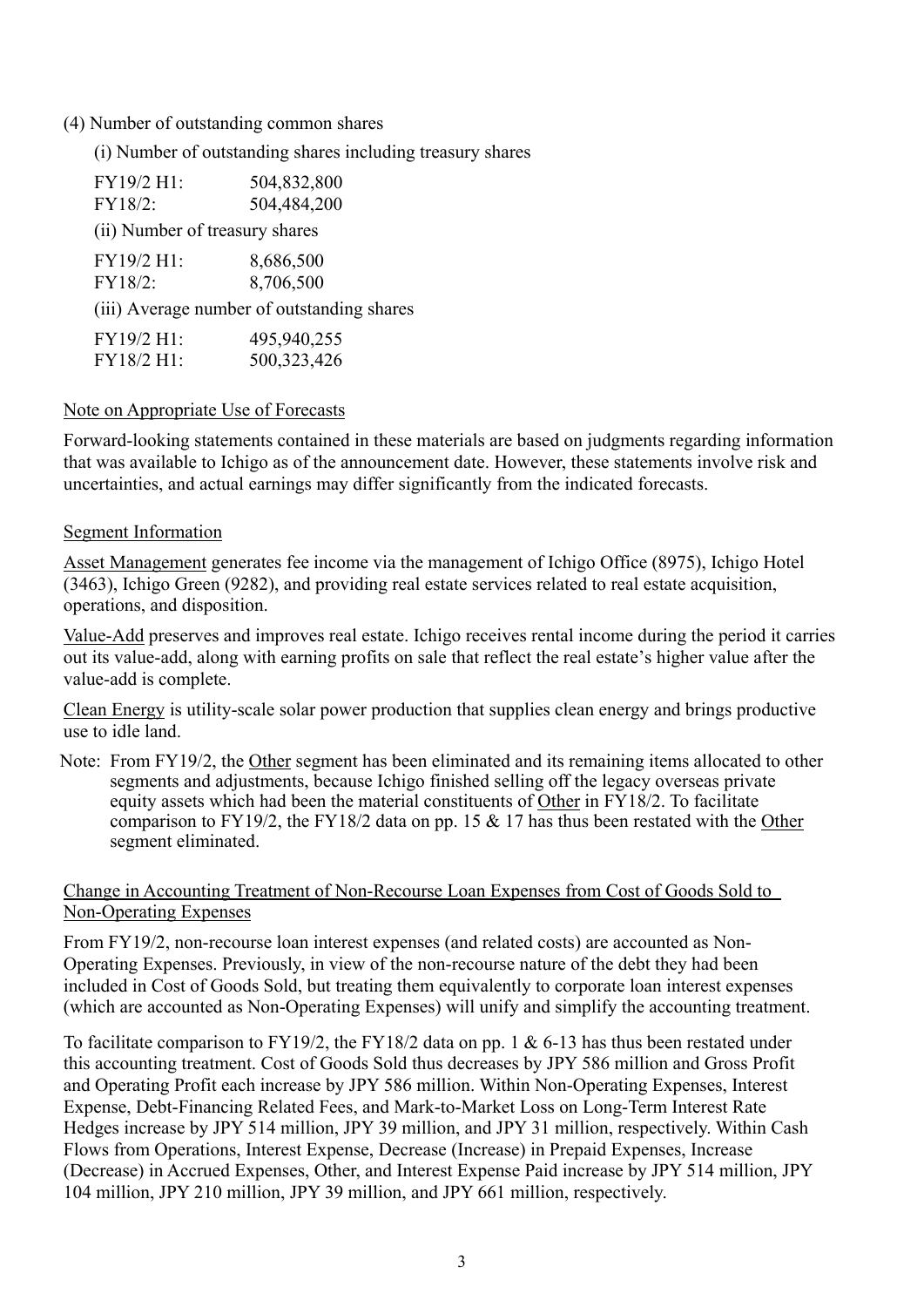# **Consolidated Balance Sheet (FY19/2 H1)**

|                                             | FY18/2         | FY19/2 H1      |
|---------------------------------------------|----------------|----------------|
|                                             | (Feb 28, 2018) | (Aug 31, 2018) |
| <b>Assets</b>                               |                |                |
| <b>Current Assets</b>                       |                |                |
| Cash and cash equivalents                   | 45,510         | 46,676         |
| Trade notes and accounts receivable         | 1,097          | 1,550          |
| Operational loan investments                | 1,324          | 1,324          |
| Operational securities investments          | 2              | 1,212          |
| Real estate for sale                        | 180,789        | 196,922        |
| Deferred tax assets                         | 342            | 361            |
| Other                                       | 2,643          | 1,856          |
| Less: allowance for doubtful accounts       | $-28$          | $-2$           |
| <b>Total Current Assets</b>                 | 231,681        | 249,902        |
| <b>Fixed Assets</b>                         |                |                |
| <b>Property, Plant, and Equipment</b>       |                |                |
| Buildings and structures                    | 14,273         | 14,856         |
| Depreciation                                | $-3,673$       | $-3,918$       |
| Buildings and structures (net)              | 10,600         | 10,937         |
| Solar power plant equipment                 | 20,895         | 20,916         |
| Depreciation                                | $-1,122$       | $-1,644$       |
| Solar power plant equipment (net)           | 19,773         | 19,272         |
| Land                                        | 26,993         | 28,260         |
| Buildings under construction                | 97             | 193            |
| Solar power plants under construction       | 969            | 1,798          |
| Other                                       | 483            | 526            |
| Depreciation                                | $-359$         | $-379$         |
| Other (net)                                 | 124            | 147            |
| <b>Total Property, Plant, and Equipment</b> | 58,558         | 60,609         |
| <b>Intangible Assets</b>                    |                |                |
| Goodwill                                    | 1,600          | 1,506          |
| Leasehold rights                            | 135            | 316            |
| Other                                       | 233            | 277            |
| <b>Total Intangible Assets</b>              | 1,968          | 2,100          |
| <b>Investments and Other Assets</b>         |                |                |
| Securities investments                      | 2,184          | 2,026          |
| Long-term loans receivable                  | 10             | 10             |
| Deferred tax assets                         | 68             | 103            |
| Other                                       | 2,132          | 2,463          |
| Less: allowance for doubtful accounts       | -91            | $-91$          |
| <b>Total Investments and Other Assets</b>   | 4,303          | 4,511          |
| <b>Total Fixed Assets</b>                   | 64,831         | 67,220         |
| <b>Total Assets</b>                         | 296,512        | 317,123        |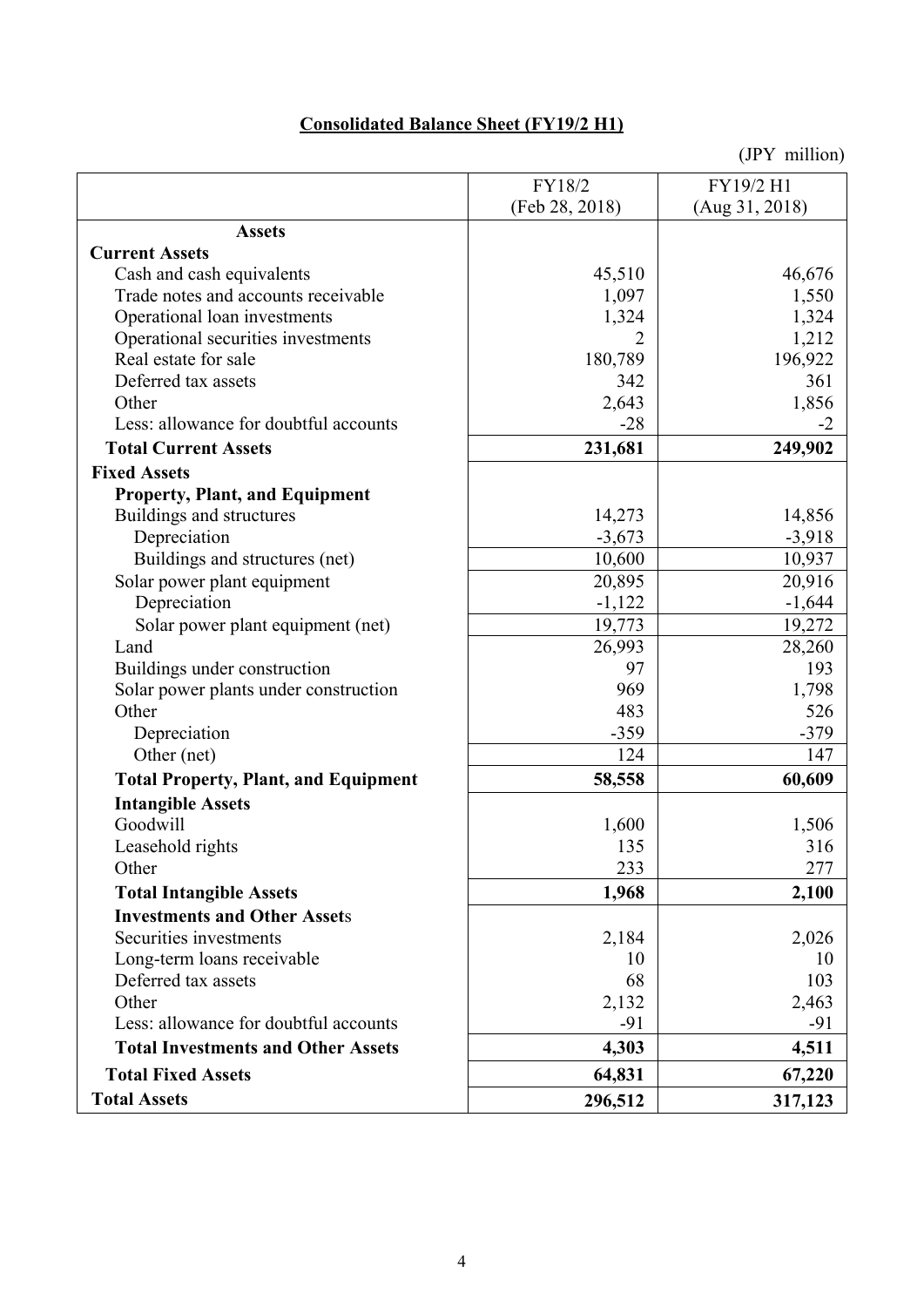|                                                 | FY18/2         | FY19/2 H1      |
|-------------------------------------------------|----------------|----------------|
|                                                 | (Feb 28, 2018) | (Aug 31, 2018) |
| <b>Liabilities</b>                              |                |                |
| <b>Current Liabilities</b>                      |                |                |
| Short-term loans                                | 1,042          | 6,985          |
| Bonds (due within one year)                     | 112            | 112            |
| Long-term loans (due within one year)           | 4,449          | 8,613          |
| Long-term non-recourse loans (due within        | 3,921          | 1,703          |
| one year)                                       |                |                |
| Income taxes payable                            | 1,609          | 1,367          |
| Deferred tax liabilities                        | 494            | 493            |
| Accrued bonuses                                 | 34             | 282            |
| Other current liabilities                       | 4,652          | 4,329          |
| <b>Total Current Liabilities</b>                | 16,316         | 23,887         |
| <b>Long-Term Liabilities</b>                    |                |                |
| <b>Bonds</b>                                    | 520            | 464            |
| Long-term loans                                 | 112,366        | 128,316        |
| Long-term non-recourse loans                    | 63,588         | 58,656         |
| Deferred tax liabilities                        | 1,744          | 1,734          |
| Long-term security deposits received            | 8,492          | 7,840          |
| Other long-term liabilities                     | 758            | 688            |
| <b>Total Long-Term Liabilities</b>              | 187,470        | 197,700        |
| <b>Total Liabilities</b>                        | 203,787        | 221,588        |
| <b>Net Assets</b>                               |                |                |
| <b>Shareholders' Equity</b>                     |                |                |
| Capital                                         | 26,723         | 26,804         |
| Capital reserve                                 | 11,113         | 11,189         |
| Retained earnings                               | 54,324         | 56,958         |
| Treasury shares                                 | $-2,995$       | $-2,988$       |
| <b>Total Shareholders' Equity</b>               | 89,165         | 91,965         |
| <b>Accumulated Other Comprehensive</b>          |                |                |
| <b>Income</b>                                   |                |                |
| Valuation gain (loss) on other securities       | 543            | 437            |
| Deferred gain (loss) on long-term interest rate | $-372$         | $-365$         |
| hedges                                          |                |                |
| <b>Total Accumulated Other Comprehensive</b>    | 171            | 71             |
| <b>Income</b>                                   |                |                |
| <b>Stock Options</b>                            | 666            | 729            |
| <b>Minority Interests</b>                       | 2,722          | 2,769          |
| <b>Total Net Assets</b>                         | 92,725         | 95,535         |
| <b>Total Liabilities and Net Assets</b>         | 296,512        | 317,123        |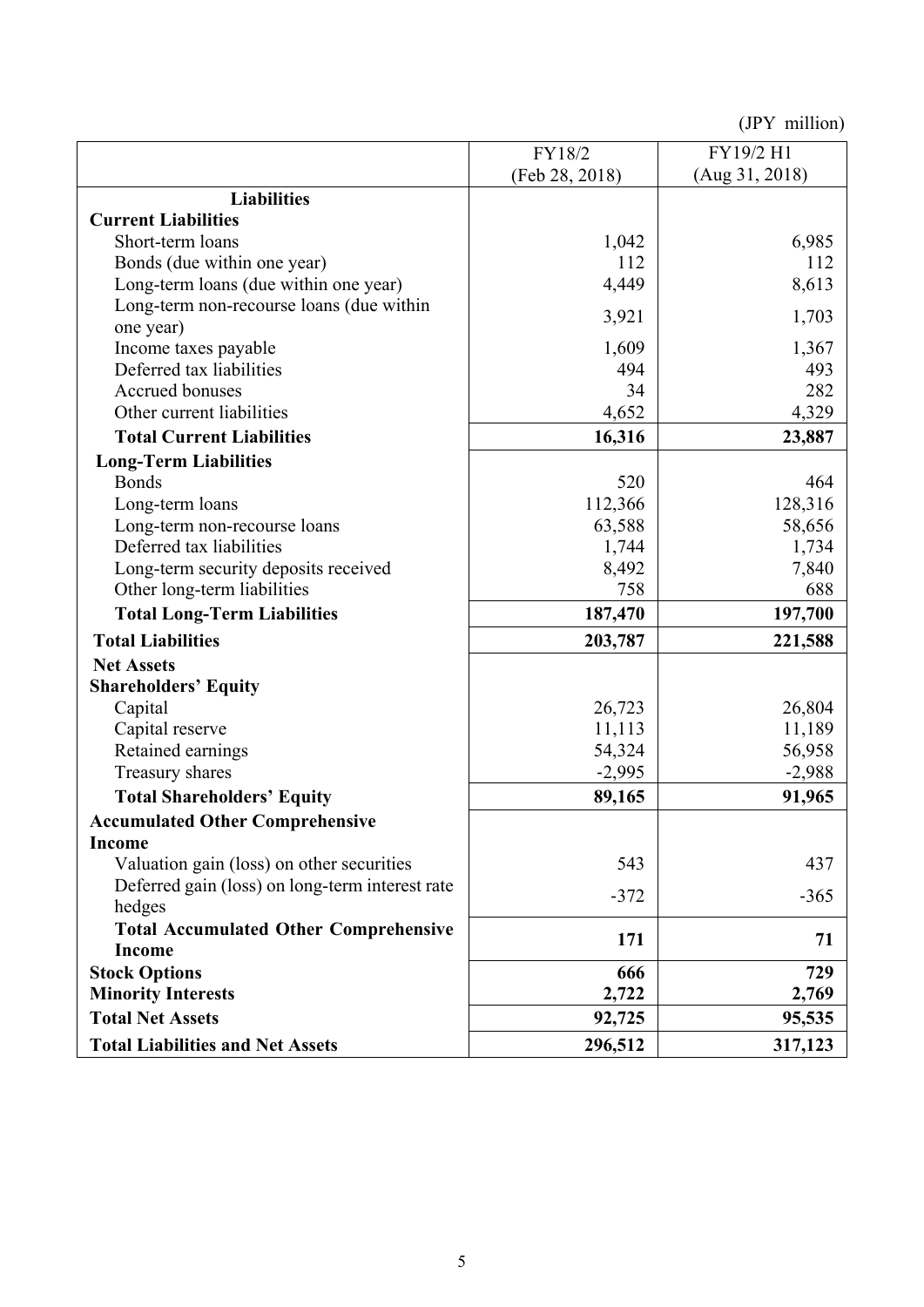# **Consolidated Income Statement (FY19/2 H1)**

|                                            | FY18/2 H1        | FY19/2 H1        |
|--------------------------------------------|------------------|------------------|
|                                            | (Mar 1, 2017     | (Mar 1, 2018)    |
|                                            | to Aug 31, 2017) | to Aug 31, 2018) |
| Revenue                                    | 33,386           | 26,084           |
| <b>Cost of Goods Sold</b>                  | 17,786           | 13,629           |
| <b>Gross Profit</b>                        | 15,599           | 12,454           |
| SG&A                                       | 2,362            | 2,872            |
| <b>Operating Profit</b>                    | 13,236           | 9,581            |
| <b>Non-Operating Income</b>                |                  |                  |
| Interest income                            | 3                | $\overline{2}$   |
| Dividend income                            | 26               | 28               |
| Valuation gain on foreign currency         |                  | 22               |
| Mark-to-market gain on long-term interest  |                  | 83               |
| rate hedges                                |                  |                  |
| Other                                      | 29               | 59               |
| <b>Total Non-Operating Income</b>          | 59               | 196              |
| <b>Non-Operating Expenses</b>              |                  |                  |
| Interest expense                           | 1,111            | 1,139            |
| Mark-to-market loss on long-term interest  | 337              | 56               |
| rate hedges                                |                  |                  |
| Debt financing-related fees                | 196              | 242              |
| Other                                      | 88               | 45               |
| <b>Total Non-Operating Expenses</b>        | 1,733            | 1,484            |
| <b>Recurring Profit</b>                    | 11,562           | 8,293            |
| <b>Extraordinary Gains</b>                 |                  |                  |
| Gain on sale of securities investments     |                  | $\overline{2}$   |
| Gain on sale of shares in affiliates       | 1,221            |                  |
| <b>Total Extraordinary Gains</b>           | 1,221            | $\overline{2}$   |
| <b>Extraordinary Losses</b>                |                  |                  |
| Loss on disposal of fixed assets           | 11               |                  |
| <b>Total Extraordinary Losses</b>          | 11               |                  |
| <b>Pre-Tax Net Income</b>                  | 12,772           | 8,296            |
| <b>Income Taxes</b>                        | 3,862            | 2,640            |
| <b>Pre-Minority Interest Net Income</b>    | 8,910            | 5,655            |
| <b>Net Income Attributable to Minority</b> |                  |                  |
| <b>Interests</b>                           | 36               | 46               |
| <b>Net Income</b>                          | 8,873            | 5,608            |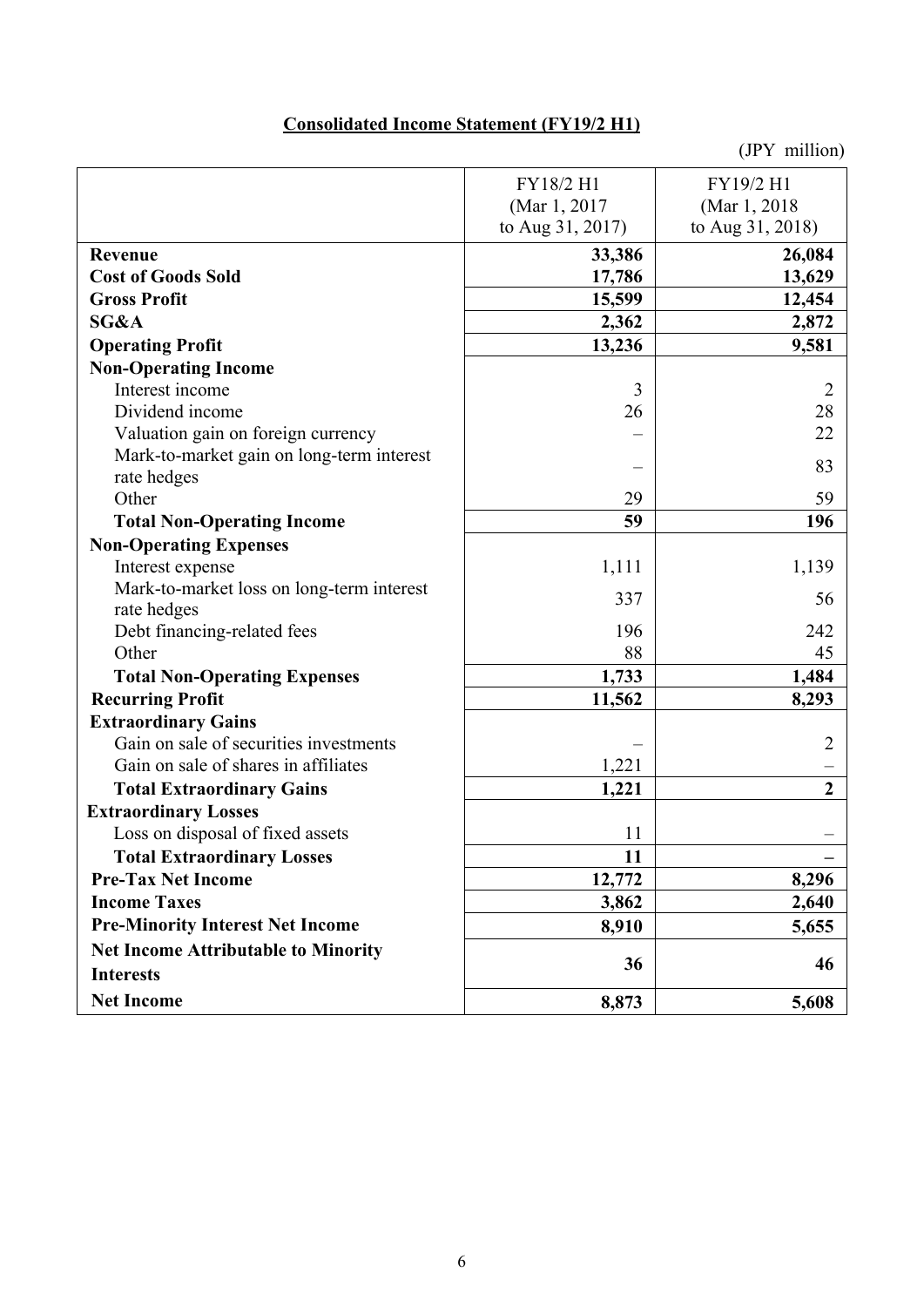### (JPY million) FY18/2 Q2 (Jun 1, 2017 to Aug 31, 2017) FY19/2 Q2 (Jun 1, 2018 to Aug 31, 2018) **Revenue** 20,470 9,975 Cost of Goods Sold 4,975 **Gross Profit 4,999 11,258 11,258 11,258 11,258 11,258 11,258 11,258 11,258 11,258 11,258 11,258 11,258 11,258 11,258 11,258 11,258 11,258 11,258 11,258 11,258 11,258 11,258 1 SG&A** 1,171 1,410 **Operating Profit** 10,086 3,589 **Non-Operating Income**  Interest income  $\begin{array}{ccc} 3 & 3 \\ 2 & 3 \end{array}$ Dividend income 6 6 Valuation gain on foreign currency – 7 Mark-to-market gain on long-term interest rate hedges  $76$ <br>rate hedges  $76$ Other  $11$  45 Total Non-Operating Income 21 21 **Non-Operating Expenses**  Interest expense 547 570 Mark-to-market loss on long-term interest  $\begin{bmatrix}\n \text{max-to-market loss on long-term interest} \\
\text{rate hedges}\n \end{bmatrix}$  56 Debt financing-related fees 16 Other 39 8 Total Non-Operating Expenses 642 **651 Recurring Profit 3,076 3,076 Extraordinary Gains**  Gain on sale of shares in affiliates 86 Total Extraordinary Gains **86** – **86** – **86** – **86** – **86** – **86** – **86** – **86** – **86** – **86** – **86** – **86** – **86** – **86** – **86** – **86** – **86** – **86** – **86** – **86** – **86** – **86** – **86** – **86** – **86** – **86** – **86** – **86** – **Extraordinary Losses**  Loss on disposal of fixed assets 11 Total Extraordinary Losses 11 and 2008 and 2008 and 2008 and 2008 and 2008 and 2008 and 2008 and 2008 and 2008 and 2008 and 2008 and 2008 and 2008 and 2008 and 2008 and 2008 and 2008 and 2008 and 2008 and 2008 and 2008 and **Pre-Tax Net Income 3,076 9,539** 3,076 **Income Taxes** 2,860 989 **Pre-Minority Interest Net Income 6,678 | 2,086 Net Income Attributable to Minority Interests and <b>12 24 1 Net Income 2,061 6,635 2,061**

## **Consolidated Income Statement (FY19/2 Q2 Stand-Alone)**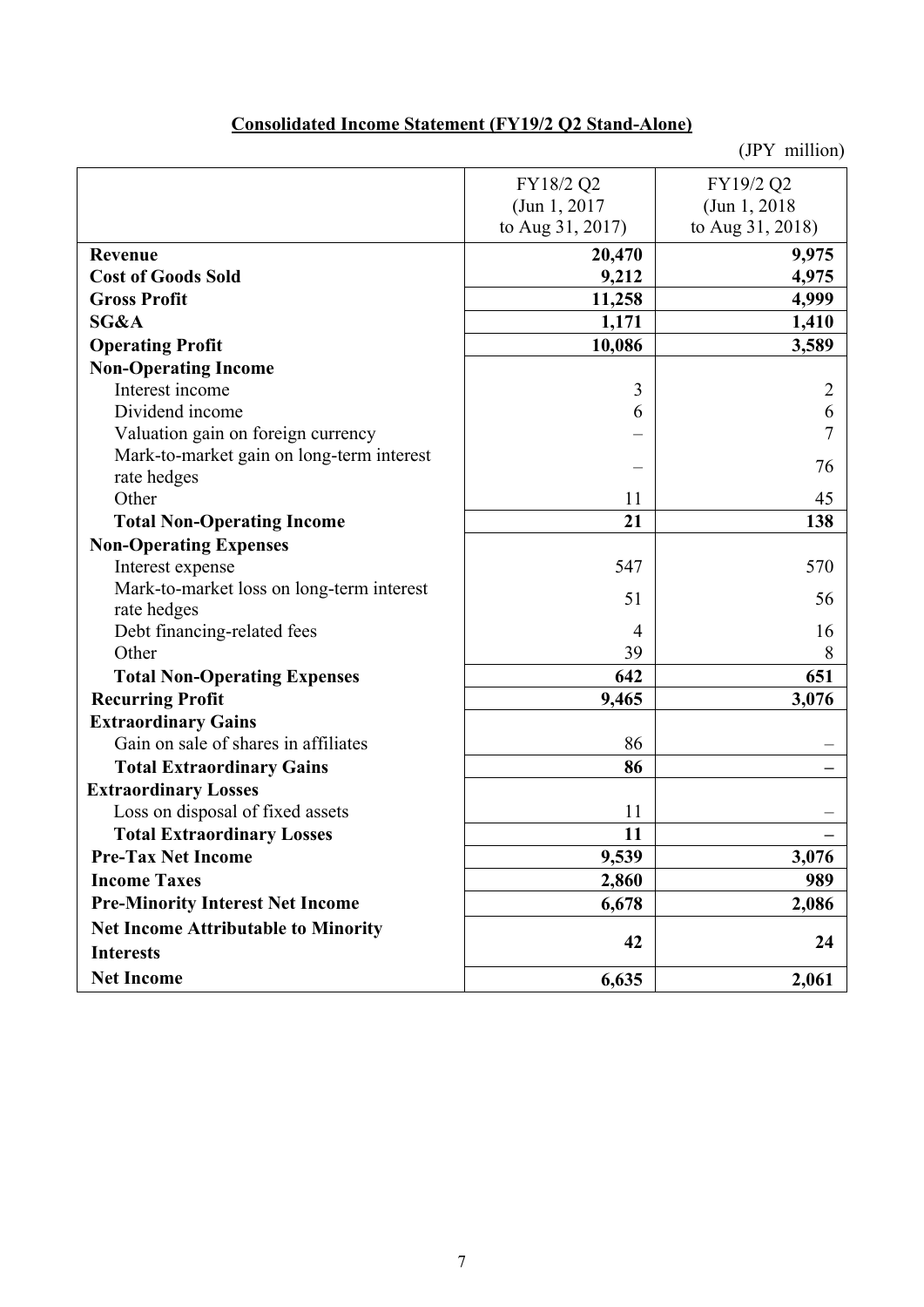# **Consolidated Statement of Comprehensive Income (FY19/2 H1)**

|                                                            | FY18/2 H1<br>(Mar 1, 2017)<br>to Aug 31, 2017) | FY19/2 H1<br>(Mar 1, 2018)<br>to Aug 31, 2018) |
|------------------------------------------------------------|------------------------------------------------|------------------------------------------------|
| <b>Net Income</b>                                          | 8,910                                          | 5,655                                          |
| <b>Other Comprehensive Income</b>                          |                                                |                                                |
| Valuation gain (loss) on other securities                  | $-46$                                          | $-106$                                         |
| Deferred gain (loss) on long-term interest rate            | $-16$                                          |                                                |
| hedges                                                     |                                                |                                                |
| Foreign currency translation adjustment                    | $-45$                                          |                                                |
| <b>Total Other Comprehensive Income</b>                    | $-108$                                         | -99                                            |
| <b>Comprehensive Income</b>                                | 8,801                                          | 5,556                                          |
| Comprehensive income attributable to<br>shareholders       | 8,513                                          | 5,509                                          |
| Comprehensive income attributable to minority<br>interests | 287                                            | 46                                             |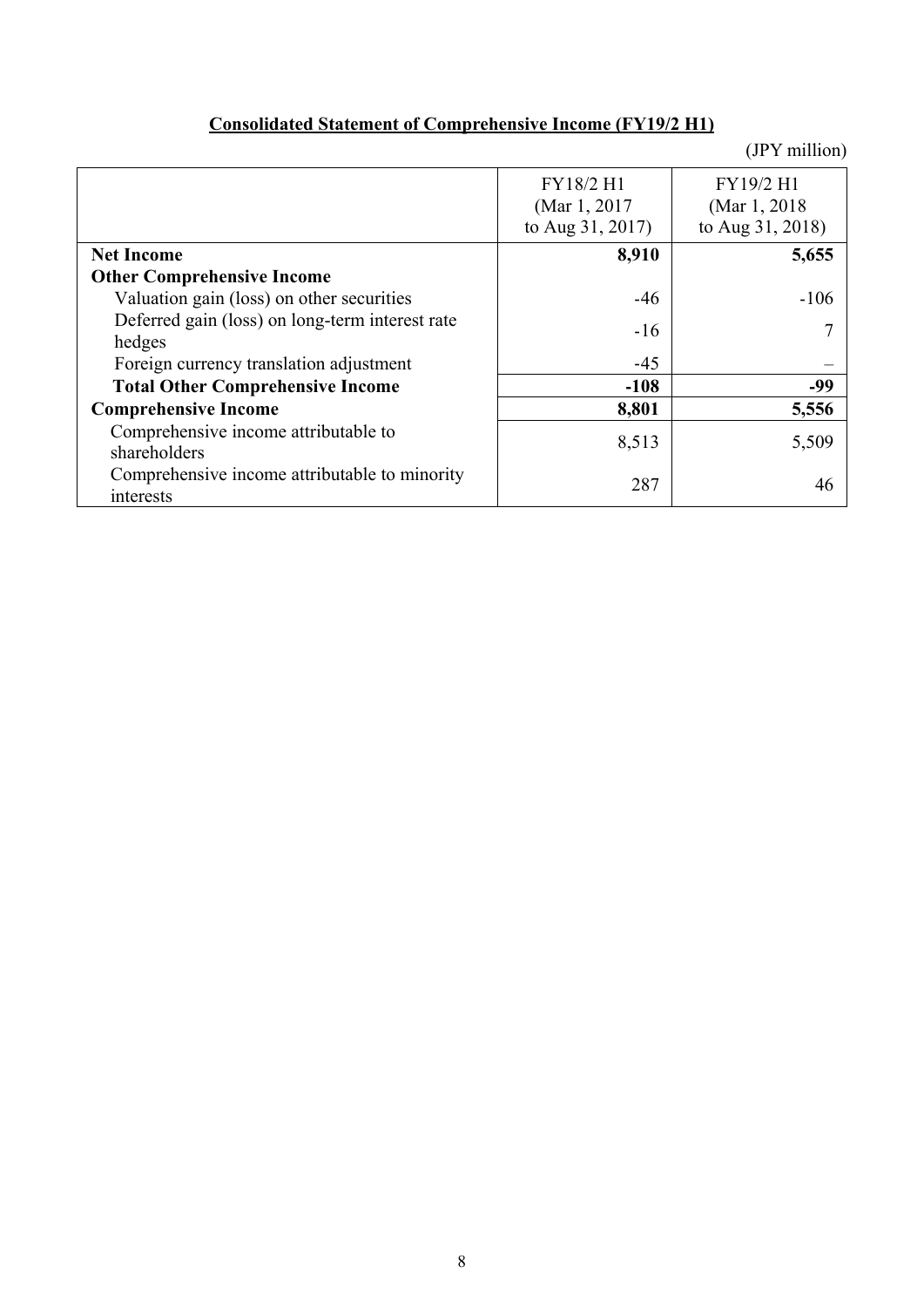|                                                 |                  | (JPY million)    |
|-------------------------------------------------|------------------|------------------|
|                                                 | FY18/2 Q2        | FY19/2 Q2        |
|                                                 | (Jun 1, 2017)    | (Jun 1, 2018)    |
|                                                 | to Aug 31, 2017) | to Aug 31, 2018) |
| <b>Net Income</b>                               | 6,678            | 2,086            |
| <b>Other Comprehensive Income</b>               |                  |                  |
| Valuation gain (loss) on other securities       | $-8$             | -5               |
| Deferred gain (loss) on long-term interest rate | 19               | 25               |
| hedges                                          |                  |                  |
| Foreign currency translation adjustment         | $-23$            |                  |
| <b>Total Other Comprehensive Income</b>         | $-13$            | 20               |
| <b>Comprehensive Income</b>                     | 6,665            | 2,107            |
| Comprehensive income attributable to            | 6,359            | 2,082            |
| shareholders                                    |                  |                  |
| Comprehensive income attributable to minority   | 306              | 24               |
| interests                                       |                  |                  |

# **Consolidated Statement of Comprehensive Income (FY19/2 Q2 Stand-Alone)**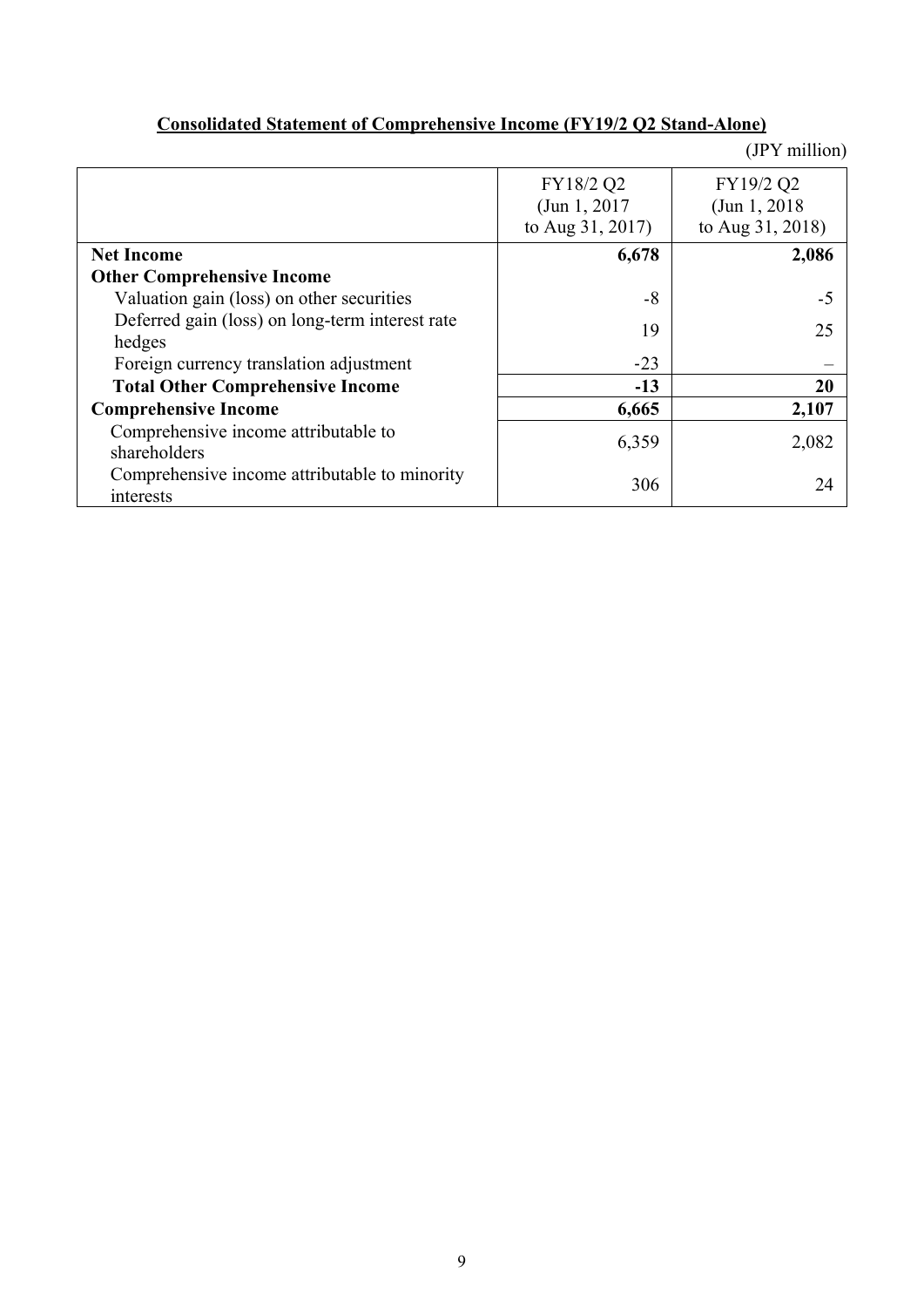|                                                    |                  | (JPY million)    |
|----------------------------------------------------|------------------|------------------|
|                                                    | FY18/2 H1        | FY19/2 H1        |
|                                                    | (Mar 1, 2017)    | (Mar 1, 2018)    |
|                                                    | to Aug 31, 2017) | to Aug 31, 2018) |
| <b>Cash Flows from Operations:</b>                 |                  |                  |
| Pre-tax net income                                 | 12,772           | 8,296            |
| Depreciation                                       | 359              | 795              |
| Share-based compensation expenses                  | 110              | 107              |
| Amortization of goodwill                           | 50               | 94               |
| Increase (decrease) in accrued bonuses             | 148              | 248              |
| Increase (decrease) in allowance for doubtful      | $-353$           | $-26$            |
| accounts                                           |                  |                  |
| Interest and dividend income                       | $-29$            | $-30$            |
| Interest expense                                   | 1,111            | 1,139            |
| Loss (gain) on sale of securities investments      |                  | $-2$             |
| Loss (gain) on sale of shares in affiliates        | $-1,221$         |                  |
| Decrease (increase) in trading notes and           | $-161$           | $-453$           |
| receivables                                        |                  |                  |
| Decrease (increase) in operational securities      | 1,594            | $-425$           |
| investments                                        |                  |                  |
| Decrease (increase) in real estate for sale        | $-1,638$         | $-16,132$        |
| Decrease (increase) in solar power plants for sale | 996              |                  |
| Decrease (increase) in advances paid               | 980              | $-70$            |
| Decrease (increase) in prepaid expenses            | $-129$           | $-98$            |
| Decrease (increase) in accounts receivable         | 21               | $-56$            |
| Decrease (increase) in consumption tax receivable  | 776              | 949              |
| Increase (decrease) in accounts payable            | $-542$           | $-593$           |
| Increase (decrease) in accrued expenses            | 33               | 27               |
| Increase (decrease) in deposits received           | $-38$            | 388              |
| Increase (decrease) in security deposits received  | $-135$           | $-696$           |
| Other                                              | 440              | 22               |
| Sub-Total                                          | 15,143           | $-6,517$         |
| Interest and dividend income received              | 29               | 30               |
| Interest expense paid                              | $-1,174$         | $-1,041$         |
| Income taxes paid                                  | $-2,356$         | $-2,807$         |
| Income taxes refunded                              | 14               |                  |
| <b>Net Cash from (Used for) Operations</b>         | 11,657           | $-10,334$        |

## **Consolidated Cash Flow Statement (FY19/2 H1)**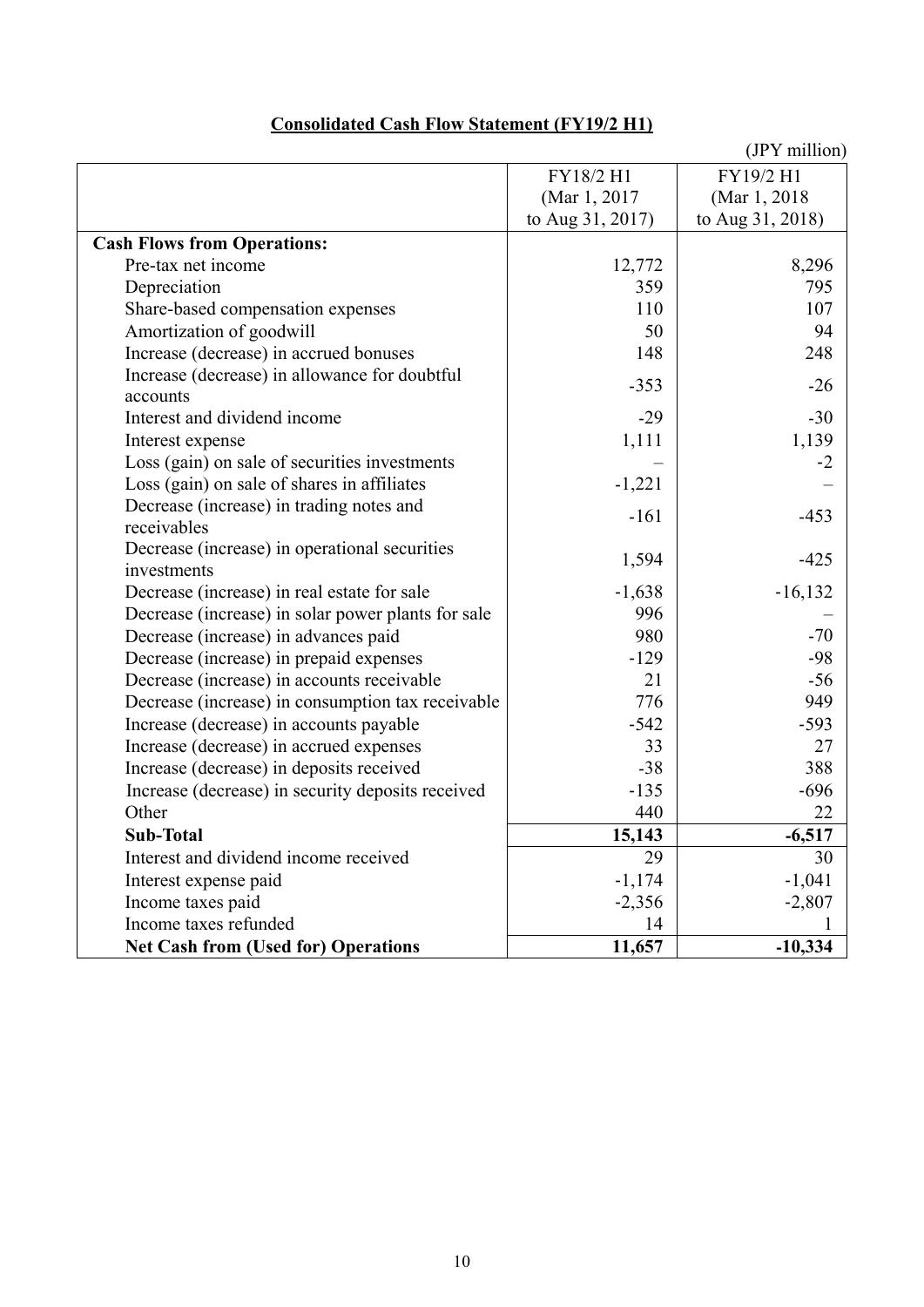|                                                         |                 | $\mathbf{v}$ . There is |
|---------------------------------------------------------|-----------------|-------------------------|
|                                                         | FY18/2 H1       | FY19/2 H1               |
|                                                         | (Mar 1, 2017 to | (Mar 1, 2018 to         |
|                                                         | Aug 31, 2017)   | Aug 31, 2018)           |
| <b>Cash Flows from Investments:</b>                     |                 |                         |
| Payments into time deposits                             |                 | $-57$                   |
| Redemptions of time deposits                            |                 | 10                      |
| Acquisition of securities investments                   | $-29$           | $-25$                   |
| Proceeds from sale of securities investments            |                 | 32                      |
| Acquisition of property, plant, and equipment           | $-1,117$        | $-3,040$                |
| Acquisition of intangible assets                        | $-7$            | $-359$                  |
| Payments of SPC capital contributions                   | $-18$           |                         |
| Redemptions of SPC capital contributions                |                 | 32                      |
| Payments of security deposits                           | $-10$           | $-15$                   |
| Redemptions of security deposits                        |                 |                         |
| Acquisition of subsidiary shares resulting in           | $-1,453$        |                         |
| change of consolidation scope                           |                 |                         |
| Sale of subsidiary shares resulting in change of        | 2,096           |                         |
| consolidation scope                                     |                 |                         |
| Other                                                   | $-16$           | $-176$                  |
| <b>Net Cash from (Used for) Investments</b>             | $-556$          | $-3,600$                |
| <b>Cash Flows from Financing:</b>                       |                 |                         |
| Net increase (decrease) in short-term loans             | 1,087           | 5,942                   |
| Net increase (decrease) in short-term                   | $-611$          |                         |
| non-recourse loans                                      |                 |                         |
| Repayment of maturing bond principal to                 | $-56$           | $-56$                   |
| bondholders                                             |                 |                         |
| Proceeds from long-term loans                           | 22,263          | 24,855                  |
| Repayment of long-term loans                            | $-7,692$        | $-4,665$                |
| Proceeds from long-term non-recourse loans              | 2,200           | 3,500                   |
| Repayment of long-term non-recourse loans               | $-15,736$       | $-10,850$               |
| Proceeds from employee exercise of stock options        |                 | 120                     |
| Share buyback                                           | $-1,499$        |                         |
| Dividends paid                                          | $-2,506$        | $-2,970$                |
| <b>Net Cash from (Used for) Financing</b>               | $-2,544$        | 15,876                  |
| <b>Effect of Exchange Rate Changes on Cash and</b>      | $-2$            |                         |
| <b>Cash Equivalents</b>                                 |                 |                         |
| Increase (Decrease) in Cash and Cash Equivalents        | 8,553           | 1,941                   |
| <b>Cash and Cash Equivalents at Beginning of Period</b> | 41,369          | 39,365                  |
| <b>Cash and Cash Equivalents Resulting from</b>         |                 |                         |
|                                                         |                 |                         |
| <b>Exclusion from Consolidation</b>                     | $-781$          | $-820$                  |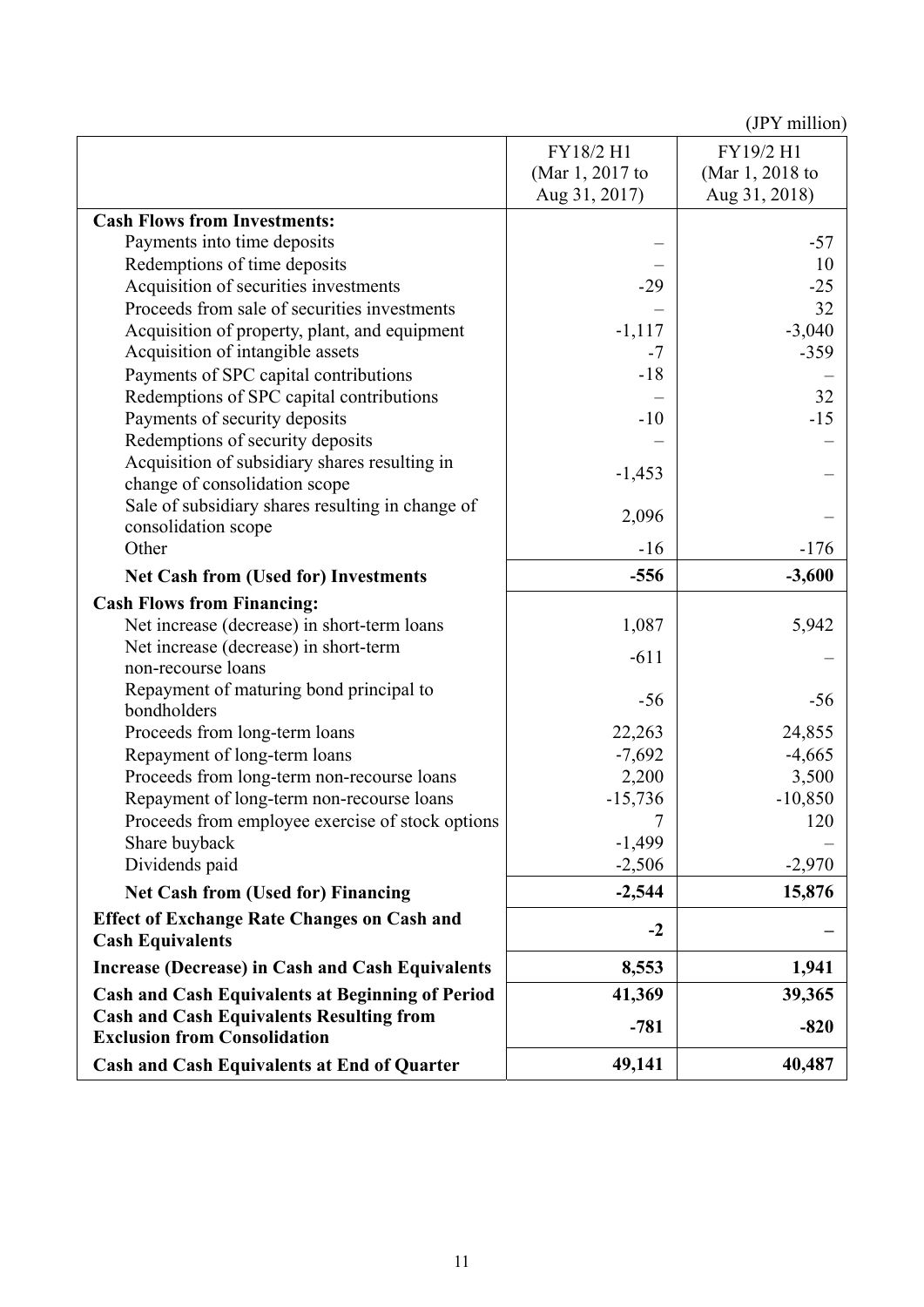|                                                    |                  | (JPY million)    |
|----------------------------------------------------|------------------|------------------|
|                                                    | FY18/2 Q2        | FY19/2 Q2        |
|                                                    | (Jun 1, 2017)    | (Jun 1, 2018)    |
|                                                    | to Aug 31, 2017) | to Aug 31, 2018) |
| <b>Cash Flows from Operations:</b>                 |                  |                  |
| Pre-tax net income                                 | 9,539            | 3,076            |
| Depreciation                                       | 169              | 401              |
| Share-based compensation expenses                  | 57               | 55               |
| Amortization of goodwill                           | 25               | 43               |
| Increase (decrease) in accrued bonuses             | 10               | 24               |
| Increase (decrease) in allowance for doubtful      | $-348$           |                  |
| accounts                                           |                  |                  |
| Interest and dividend income                       | $-9$             | $-9$             |
| Interest expense                                   | 547              | 570              |
| Loss (gain) on sale of shares in affiliates        | $-86$            |                  |
| Decrease (increase) in trading notes and           | 462              | $-123$           |
| receivables                                        |                  |                  |
| Decrease (increase) in operational securities      | 1,520            | 137              |
| investments                                        |                  |                  |
| Decrease (increase) in real estate for sale        | 1,353            | $-15,329$        |
| Decrease (increase) in solar power plants for sale | 996              |                  |
| Decrease (increase) in advances paid               | 780              | $-147$           |
| Decrease (increase) in prepaid expenses            | 37               | 26               |
| Decrease (increase) in accounts receivable         | $-5$             | $-49$            |
| Decrease (increase) in consumption tax receivable  | 935              | 535              |
| Increase (decrease) in accounts payable            | 234              | 641              |
| Increase (decrease) in accrued expenses            | $-4$             | $-90$            |
| Increase (decrease) in deposits received           | $-89$            | $-121$           |
| Increase (decrease) in security deposits received  | $-83$            | $-199$           |
| Other                                              | 80               | $-230$           |
| <b>Sub-Total</b>                                   | 16,124           | $-10,789$        |
| Interest and dividend income received              | 9                | 9                |
| Interest expense paid                              | $-513$           | $-473$           |
| Income taxes paid                                  | $-608$           | $-854$           |
| Income taxes refunded                              | 14               |                  |
| <b>Net Cash from (Used for) Operations</b>         | 15,025           | $-12,106$        |

# **Consolidated Cash Flow Statement (FY19/2 Q2 Stand-Alone)**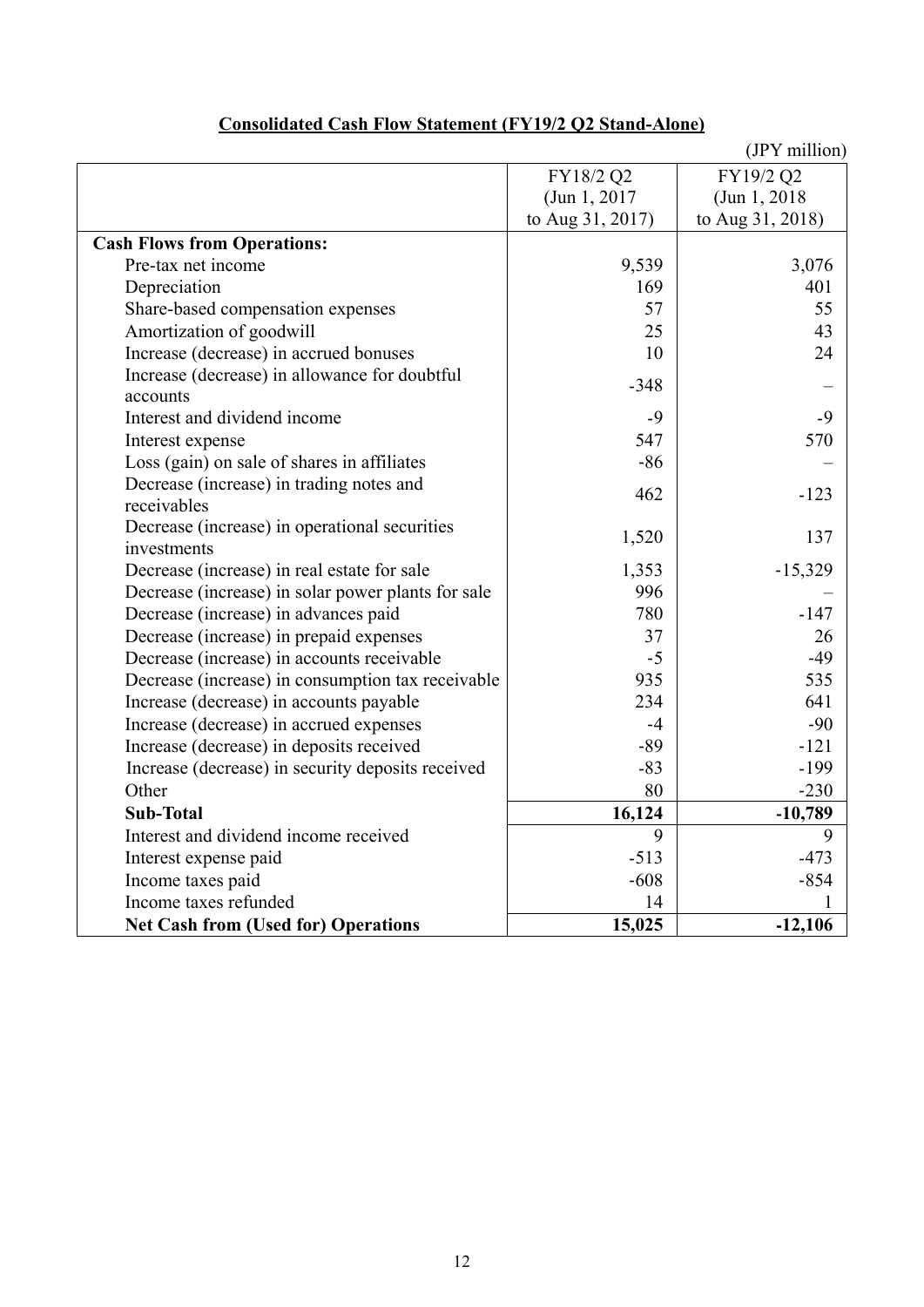|                                                                                        | FY18/2 Q2       | FY19/2 Q2       |
|----------------------------------------------------------------------------------------|-----------------|-----------------|
|                                                                                        | (Jun 1, 2017 to | (Jun 1, 2018 to |
|                                                                                        | Aug 31, 2017)   | Aug 31, 2018)   |
| <b>Cash Flows from Investments:</b>                                                    |                 |                 |
| Payments into time deposits                                                            |                 | $-3$            |
| Redemptions of time deposits                                                           |                 |                 |
| Acquisition of property, plant, and equipment                                          | $-237$          | $-2,307$        |
| Acquisition of intangible assets                                                       | $-5$            | $-216$          |
| Payments of SPC capital contributions                                                  | $-18$           |                 |
| Redemptions of SPC capital contributions                                               |                 | 32              |
| Payments of security deposits                                                          |                 |                 |
| Redemptions of security deposits                                                       |                 |                 |
| Acquisition of subsidiary shares resulting in<br>change of consolidation scope         | $-1,453$        |                 |
| Sale of subsidiary shares resulting in change of<br>consolidation scope                | 430             |                 |
| Other                                                                                  |                 | $-153$          |
| <b>Net Cash from (Used for) Investments</b>                                            | $-1,283$        | $-2,646$        |
| <b>Cash Flows from Financing:</b>                                                      |                 |                 |
| Net increase (decrease) in short-term loans                                            | 507             | 2,055           |
| Net increase (decrease) in short-term<br>non-recourse loans                            | $-611$          |                 |
| Repayment of maturing bond principal to<br>bondholders                                 | $-56$           | $-56$           |
| Proceeds from long-term loans                                                          | 3,633           | 11,642          |
| Repayment of long-term loans                                                           | $-2,599$        | $-1,417$        |
| Proceeds from long-term non-recourse loans                                             | 2,200           |                 |
| Repayment of long-term non-recourse loans                                              | $-6,713$        | $-3,767$        |
| Proceeds from employee exercise of stock options                                       |                 | 60              |
| Dividends paid                                                                         | $-104$          | $-75$           |
| <b>Net Cash from (Used for) Financing</b>                                              | $-3,742$        | 8,442           |
| <b>Effect of Exchange Rate Changes on Cash and</b>                                     |                 |                 |
| <b>Cash Equivalents</b>                                                                |                 |                 |
| <b>Increase (Decrease) in Cash and Cash Equivalents</b>                                | 10,000          | $-6,311$        |
| <b>Cash and Cash Equivalents at Beginning of Period</b>                                | 39,232          | 46,857          |
| <b>Cash and Cash Equivalents Resulting from</b><br><b>Exclusion from Consolidation</b> | $-91$           | $-59$           |
| <b>Cash and Cash Equivalents at End of Quarter</b>                                     | 49,141          | 40,487          |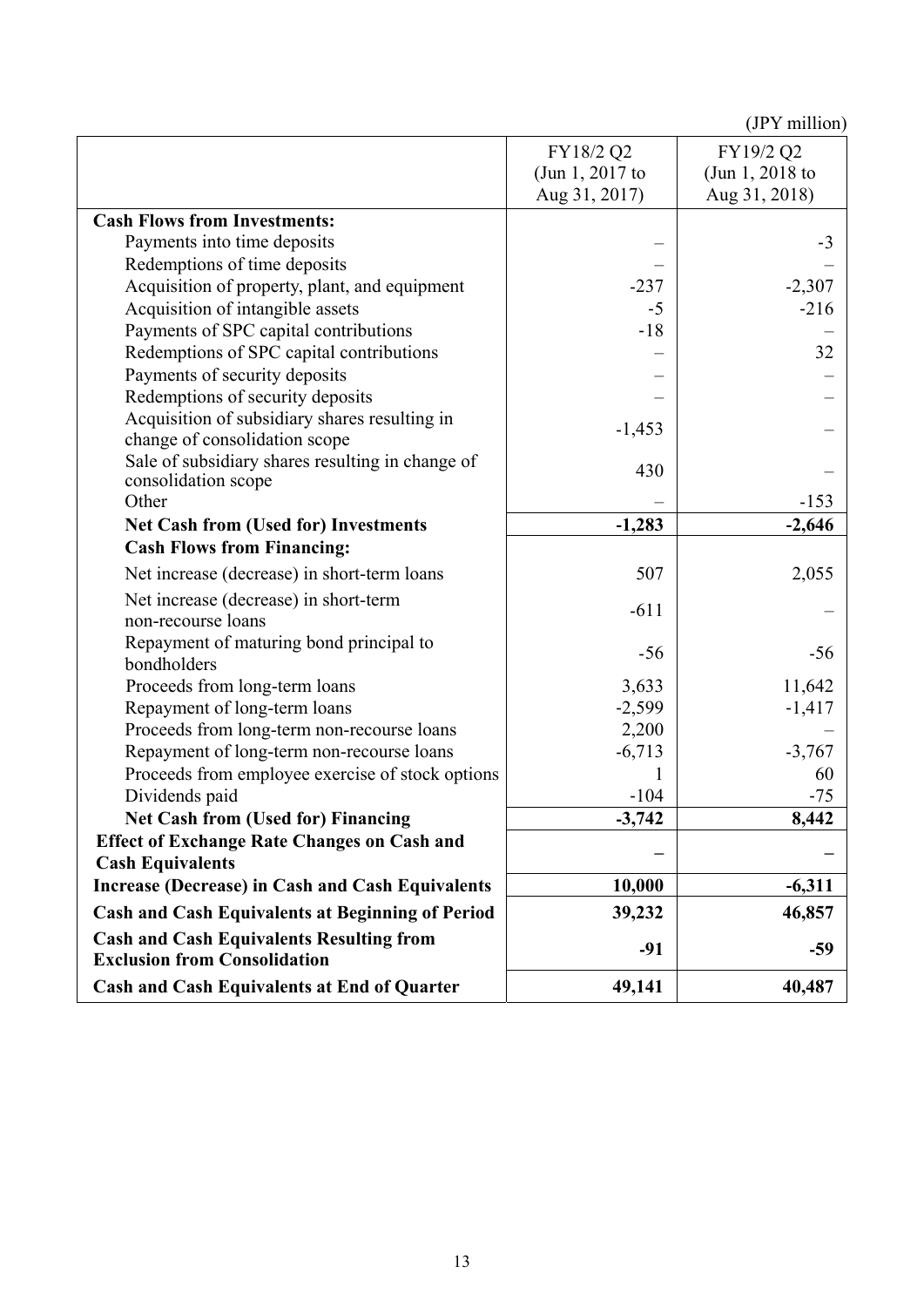|                                                                                                                                          | (Mar 1, 2018 to Aug 31, 2018) |           |                 |         |                         | (JPY million)                                    |
|------------------------------------------------------------------------------------------------------------------------------------------|-------------------------------|-----------|-----------------|---------|-------------------------|--------------------------------------------------|
|                                                                                                                                          |                               | Segment   |                 |         |                         |                                                  |
|                                                                                                                                          | Asset<br>Management           | Value-Add | Clean<br>Energy | Total   | Adjustment <sup>2</sup> | Amount<br>Recorded in<br>Financial<br>Statements |
| Revenue                                                                                                                                  |                               |           |                 |         |                         |                                                  |
| Revenue from<br>External<br>Customers                                                                                                    | 1,203                         | 22,753    | 2,127           | 26,084  |                         | 26,084                                           |
| Inter-Segment<br>Activities or<br>Reclassifications                                                                                      | 469                           |           |                 | 469     | $-469$                  |                                                  |
| Total                                                                                                                                    | 1,672                         | 22,753    | 2,127           | 26,553  | $-469$                  | 26,084                                           |
| Segment $P\&L^1$                                                                                                                         | 1,012                         | 7,620     | 968             | 9,602   | $-20$                   | 9,581                                            |
| Segment P&L<br>$De$ tails <sup>1</sup>                                                                                                   |                               |           |                 |         |                         |                                                  |
| <b>Stock Earnings</b><br>(Rental Income,<br>Base AM Fees,<br>FIT Solar Power<br>Earnings, etc.)                                          | 912                           | 4,394     | 968             | 6,276   |                         |                                                  |
| <b>Flow Earnings</b><br>(Profits on Value-<br>Add Real Estate<br>Sales, Profits on<br>Solar Power Plant<br>Sales, Spot AM<br>Fees, etc.) | 100                           | 3,225     |                 | 3,326   |                         |                                                  |
| <b>Segment Assets</b>                                                                                                                    | 1,930                         | 255,698   | 26,325          | 283,954 | 33,169                  | 317,123                                          |
| Other<br>Depreciation                                                                                                                    |                               | 260       | 524             | 784     | 10                      | 795                                              |
| Increase in<br>Property, Plant,<br>and Equipment<br>and Intangible<br>Assets                                                             |                               | 2,059     | 980             | 3,039   | 44                      | 3,084                                            |

## **Revenue, P&L, and Assets by Segment (Current FY19/2 H1)**

<sup>1</sup> Segment P&L is on an Operating Profit basis.

<sup>&</sup>lt;sup>2</sup> The Adjustment to Segment P&L (-JPY 20 million) reflects transaction eliminations and corporate expenses that were not allocated to the segments. The Adjustment to Segment Assets (JPY 33,169 million) reflects corporate assets, such as cash and cash equivalents, that were not allocated to the segments. The Adjustment to Depreciation (JPY 10 million) reflects depreciation of corporate assets that were not allocated to the segments. The Adjustment to Increase in Property, Plant, and Equipment and Intangible Assets (JPY 44 million) reflects corporate assets that were not allocated to the segments.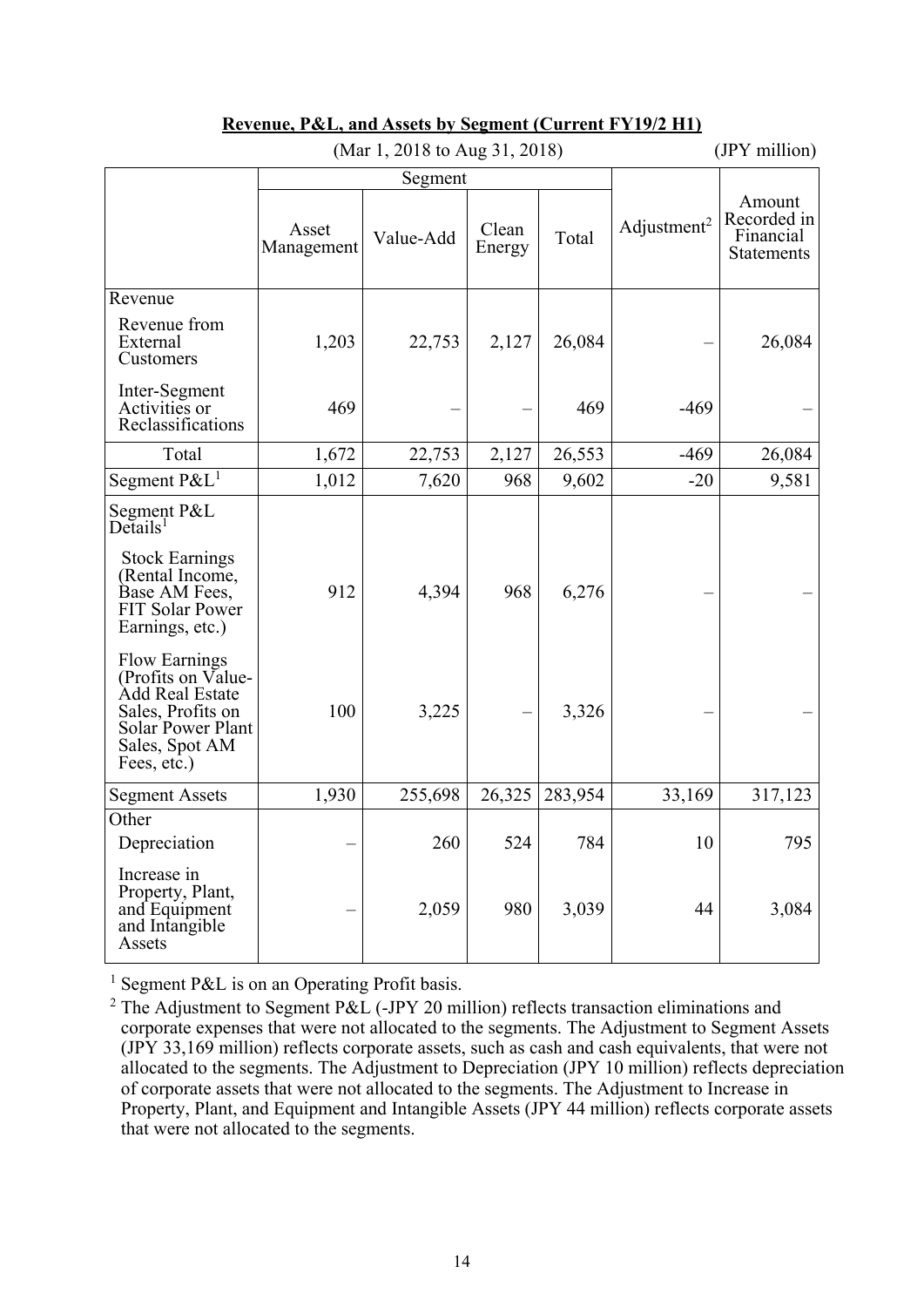| (Mai 1, 2017 to Aug 31, 2017)                                                                                                            |                     |           |                 |         | $(3rT1$ munique                       |                                          |
|------------------------------------------------------------------------------------------------------------------------------------------|---------------------|-----------|-----------------|---------|---------------------------------------|------------------------------------------|
|                                                                                                                                          | Segment             |           |                 |         |                                       |                                          |
|                                                                                                                                          | Asset<br>Management | Value-Add | Clean<br>Energy | Total   | Adjustment <sup>2,3</sup> Recorded in | Amount<br>Financial<br><b>Statements</b> |
| Revenue                                                                                                                                  |                     |           |                 |         |                                       |                                          |
| Revenue from<br>External<br>Customers                                                                                                    | 1,229               | 29,809    | 2,241           | 33,280  | 105                                   | 33,386                                   |
| Inter-Segment<br>Activities or<br>Reclassifications                                                                                      | 566                 |           |                 | 566     | $-566$                                |                                          |
| Total                                                                                                                                    | 1,795               | 29,810    | 2,241           | 33,847  | $-461$                                | 33,386                                   |
| Segment $P\&L^1$                                                                                                                         | 999                 | 11,679    | 596             | 13,275  | $-39$                                 | 13,236                                   |
| Segment P&L<br>Details <sup>1</sup><br><b>Stock Earnings</b>                                                                             |                     |           |                 |         |                                       |                                          |
| (Rental Income,<br>Base AM Fees,<br>FIT Solar Power<br>Earnings, etc.)                                                                   | 798                 | 4,335     | 265             | 5,400   |                                       |                                          |
| <b>Flow Earnings</b><br>(Profits on Value-<br>Add Real Estate<br>Sales, Profits on<br>Solar Power Plant<br>Sales, Spot AM<br>Fees, etc.) | 201                 | 7,343     | 331             | 7,875   |                                       |                                          |
| <b>Segment Assets</b>                                                                                                                    | 1,491               | 231,502   | 21,864          | 254,859 | 31,872                                | 286,732                                  |
| Other                                                                                                                                    |                     |           |                 |         |                                       |                                          |
| Depreciation                                                                                                                             |                     | 151       | 195             | 346     | 12                                    | 359                                      |
| Increase in<br>Property, Plant,<br>and Equipment<br>and Intangible<br>Assets                                                             |                     | 6,598     | 1,288           | 7,886   | 79                                    | 7,966                                    |

#### **Revenue, P&L, and Assets by Segment (Previous FY18/2 H1)**   $(M<sub>ar</sub> 1, 2017 to Aug 31, 2017)$  (JPV million)

<sup>1</sup> Segment P&L is on an Operating Profit basis.<br><sup>2</sup> Other segment eliminated and data restated for consistency with FY19/2 per note on page 3. <sup>3</sup> The Adjustment to Segment P&L (-JPY 39 million) reflects transaction eliminations and corporate expenses that were not allocated to the segments. The Adjustment to Segment Assets (JPY 31,872 million) reflects corporate assets, such as cash and cash equivalents, that were not allocated to the segments. The Adjustment to Depreciation (JPY 12 million) reflects depreciation of corporate assets that were not allocated to the segments. The Adjustment to Increase in Property, Plant, and Equipment and Intangible Assets (JPY 79 million) reflects corporate assets that were not allocated to the segments.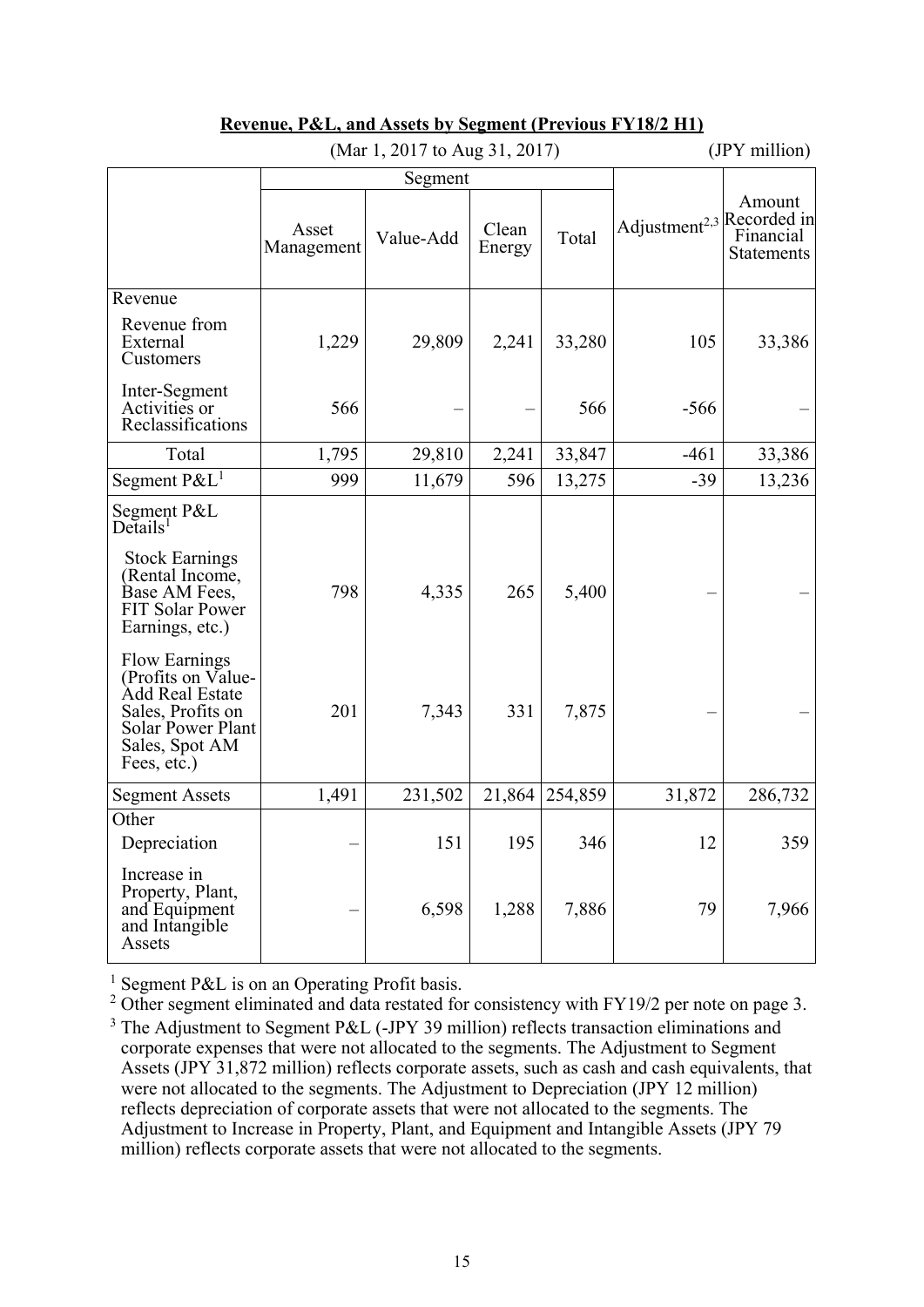|                                                                                                                                          |                     | (JUIL 1, 2010 to Aug 31, 2010) |                 |         |                         | (JF 1 ШШЮП)                                             |
|------------------------------------------------------------------------------------------------------------------------------------------|---------------------|--------------------------------|-----------------|---------|-------------------------|---------------------------------------------------------|
|                                                                                                                                          | Segment             |                                |                 |         |                         |                                                         |
|                                                                                                                                          | Asset<br>Management | Value-Add                      | Clean<br>Energy | Total   | Adjustment <sup>2</sup> | Amount<br>Recorded in<br>Financial<br><b>Statements</b> |
| Revenue                                                                                                                                  |                     |                                |                 |         |                         |                                                         |
| Revenue from<br>External<br>Customers                                                                                                    | 653                 | 8,207                          | 1,115           | 9,975   |                         | 9,975                                                   |
| Inter-Segment<br>Activities or<br>Reclassifications                                                                                      | 225                 |                                |                 | 226     | $-226$                  |                                                         |
| Total                                                                                                                                    | 879                 | 8,207                          | 1,115           | 10,202  | $-226$                  | 9,975                                                   |
| Segment $P\&L^1$                                                                                                                         | 558                 | 2,515                          | 547             | 3,621   | $-32$                   | 3,589                                                   |
| Segment P&L<br>Details <sup>1</sup>                                                                                                      |                     |                                |                 |         |                         |                                                         |
| <b>Stock Earnings</b><br>(Rental Income,<br>Base AM Fees,<br>FIT Solar Power<br>Earnings, etc.)                                          | 515                 | 2,001                          | 547             | 3,146   |                         |                                                         |
| <b>Flow Earnings</b><br>(Profits on Value-<br>Add Real Estate<br>Sales, Profits on<br>Solar Power Plant<br>Sales, Spot AM<br>Fees, etc.) | 42                  | 514                            |                 | 474     |                         |                                                         |
| <b>Segment Assets</b>                                                                                                                    | 1,930               | 255,698                        | 26,325          | 283,954 | 33,169                  | 317,123                                                 |
| Other                                                                                                                                    |                     |                                |                 |         |                         |                                                         |
| Depreciation                                                                                                                             |                     | 133                            | 262             | 395     | 5                       | 401                                                     |
| Increase in<br>Property, Plant,<br>and Equipment<br>and Intangible<br>Assets                                                             |                     | 1,714                          | 311             | 2,025   | 33                      | 2,058                                                   |

#### **Revenue, P&L, and Assets by Segment (Current FY19/2 Q2 Stand-Alone)**   $(\text{Im } 1, 2018 \text{ to } \text{Aug } 31, 2018)$  (IPY million)

<sup>1</sup> Segment P&L is on an Operating Profit basis.

<sup>&</sup>lt;sup>2</sup> The Adjustment to Segment P&L (-JPY 32 million) reflects transaction eliminations and corporate expenses that were not allocated to the segments. The Adjustment to Segment Assets (JPY 33,169 million) reflects corporate assets, such as cash and cash equivalents, that were not allocated to the segments. The Adjustment to Depreciation (JPY 5 million) reflects depreciation of corporate assets that were not allocated to the segments. The Adjustment to Increase in Property, Plant, and Equipment and Intangible Assets (JPY 33 million) reflects corporate assets that were not allocated to the segments.